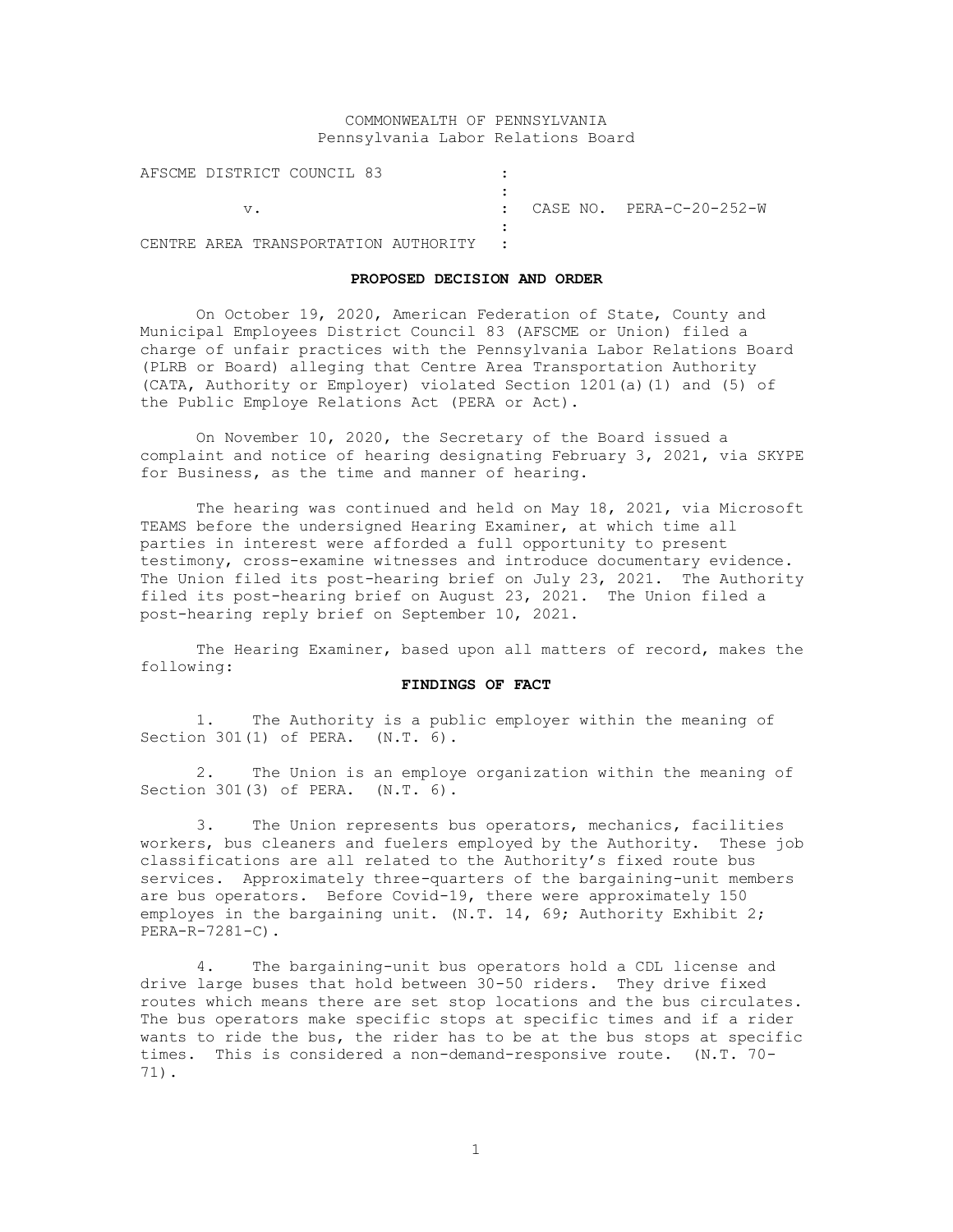5. In 2018, CATA participated in a simulation offered by Ford Motor Company and software company TransLoc to determine how a nonfixed, demand-responsive service could work in CATA's service area. CATA ran the simulation in the Bellefonte/Pleasant Gap area. That service area was also covered by the XG and XB bus routes. (N.T. 74).

6. On July 2, 2019, the parties had a labor management meeting where the Authority first brought up CATAGO! micro transit. (N.T. 15).

7. At this July 2, 2019, meeting, Kimberly Fragola, who was at the time the Assistant General Manager for Operations for the Authority, said that the Authority had been selected to hold a pilot program to try micro-transit that would run off of an app. Fragola said the micro-transit pilot would work in conjunction with, but not replace, fixed route bus service. At this meeting, the Authority asked Union members for their support in the project so that the Authority could include the fact that the Union supported the project in the Authority's application for Federal Transit Administration (FTA) funding on the project. The Authority pitched the idea of using temporary, part time employes paid at \$10 an hour for the micro-transit program. The Authority expressed that it wanted the pilot microtransit program to start in November 2019. The Authority expressed that the program would start with only a few vehicles and last for about a year and then be reevaluated. (N.T. 16-19, 56; Union Exhibit 1).

8. At the time of the meetings on July 2, 2019, the Union agreed to write a letter of support for the program because the Union felt it could potentially add members to its bargaining unit. On July 25, 2019, Fragola sent Pastirko an email with suggested language Pastirko could use in a letter of support. Fragola's suggested language includes the line "The first phase of the pilot, which kicks off on November 1, will operate for a period of at least five months alongside existing fixed route service." The Union did write a letter of support to the FTA dated July 25, 2019. (N.T. 20-23; Union Exhibit 2, 3).

9. The Authority did not receive funding from the FTA. However, it moved ahead with the micro-transit project and started the program in January, 2020. The micro-transit program is called "CATAGO!". CATAGO! uses small vans which hold between 7 to 12 people. Its drivers do not require a CDL license. It is a nonfixed route, demand-responsive service. (N.T. 24, 73, 104).

10. CATAGO! drivers have always been non-bargaining unit members. They are Authority employes. (N.T. 29, 78).

11. The XB route goes from State College to Bellefonte and through Bellefonte. The XG route goes from State College to Pleasant Gap. The XG and XB routes are fully described in Employer Exhibit 4 Supplemental. (N.T. 56, 97-98; Employer Exhibit 4 Supplemental).

12. During the initial run of CATAGO! in January, CATAGO! ran as follows. Within the Bellefonte zone (Pleasant Gap was added to the zone in March, 2020), riders used the CATAGO! app to call a CATAGO! van to take trips from place to place in the zone. The requests are managed by a new computer system called TransLoc. For example, a rider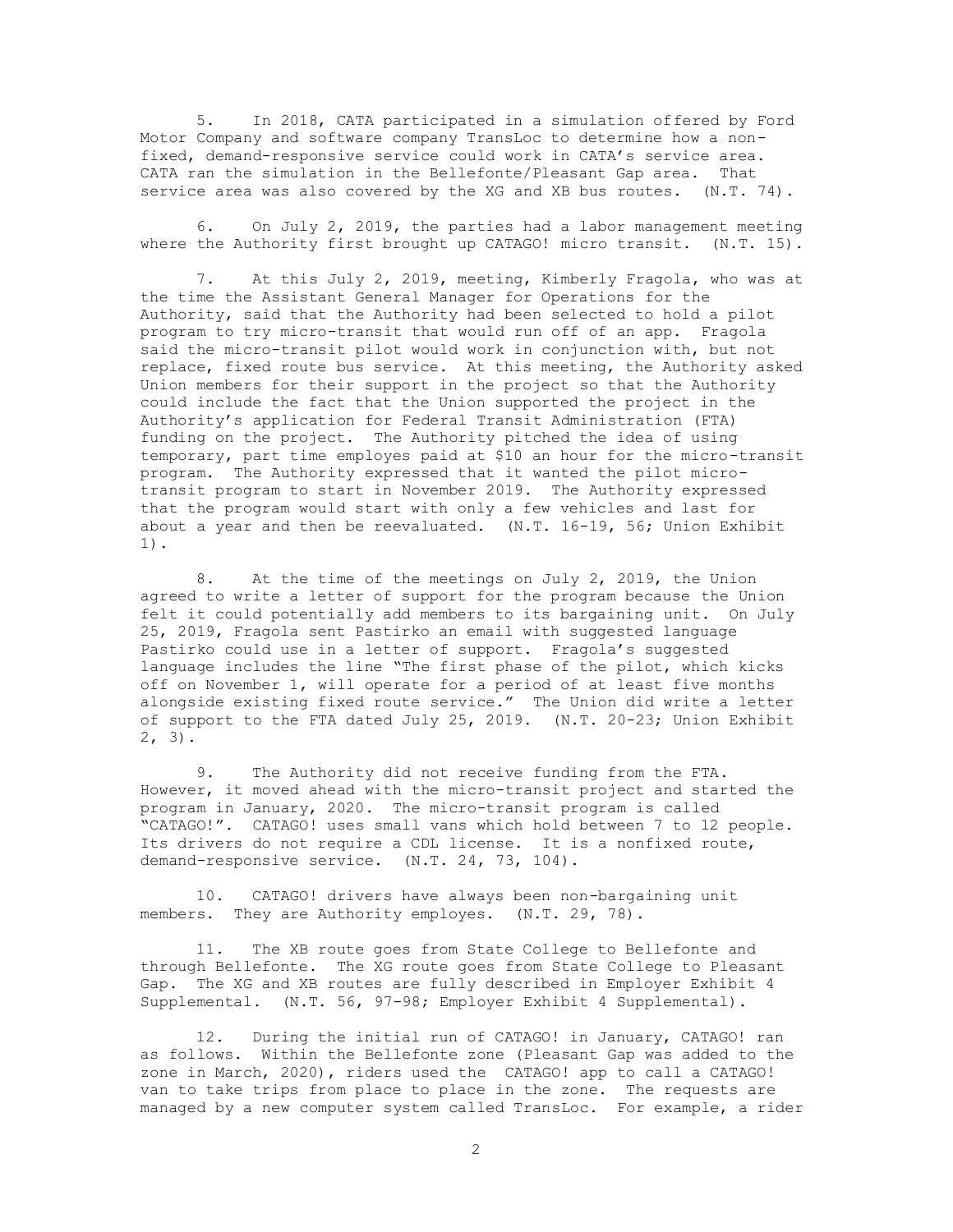could go from their home in Bellefonte to the County jail using CATAGO!, since each is in the Bellefonte zone. To leave the zone, the rider takes a CATAGO! van to a fixed-route bus stop and gets on a fixed-route bus to go from there. The Bellefonte/Pleasant Gap zone has "anchor points" where riders could get out of a CATAGO! van and get onto a fixed-route bus. These four fixed locations are the Nittany Mall, Wal-Mart, Nittany Medical Center, and the "blue loop clock". During the initial run of CATAGO!, in January, 2020, the fixed XB and XG routes were running. The plan for the pilot phase was not to replace fixed-bus routes. The Authority wanted CATAGO! to act as a "feeder" to bring people outside the core State College area. (N.T. 59, 75-80, 88, 103).

13. The Bellefonte/Pleasant Gap zone overlaps the area served by the XB and XG routes. The first CATAGO! zone as implemented just covered Bellefonte. The zone was enlarged to include Pleasant Gap in March, 2020. (N.T. 103; Employer Exhibit 4, 4 Supplemental).

14. In March, 2020, due to the COVID-19 pandemic, ridership on the Authority's fixed route buses plummeted to almost zero. A significant percentage of riders on the fixed route buses are students at Pennsylvania State University's (Penn State) main campus in State College. (N.T. 25, 89).

15. Due to the reduction in ridership, the Authority went into early summer layoff. 96 bargaining-unit bus operators were laid off. Normally, the Authority lays off employes in the summer due to reduced ridership due to Penn State not being in session. With respect to the layoffs, the Authority issued a press release on March 19, 2020, which states in relevant part:

Effective Monday, March 23, 2020

Effective Monday, March 23, all CATABUS fixed route service will cease operations at 8:00 p.m. daily. Specific details for final trips will be available by Thursday, March 19 at catabus.com. CATAGO! microtransit service will cease operation at 8:00 p.m. Monday through Friday, and 7:00 p.m. Saturday, as the service does not run on Sunday. CATA asks that those working second and third shifts who will be adversely affected by these changes please contact CATA's Customer Service Center at (814) 238- CATA(2282) during regular business hours to share their feedback on this change. . .

CATA will not operate the following routes: The A (Park Forest Village), B (Boalsburg), C (Houserville), F (Pine Grove), G (Gray's Woods), and S (Science Park) routes. We will notify the community when we are able to return these routes to service.

The XB (Bellefonte) and XG (Pleasant Gap) routes will also be discontinued, however CATAGO! microtransit service will be expanded to provide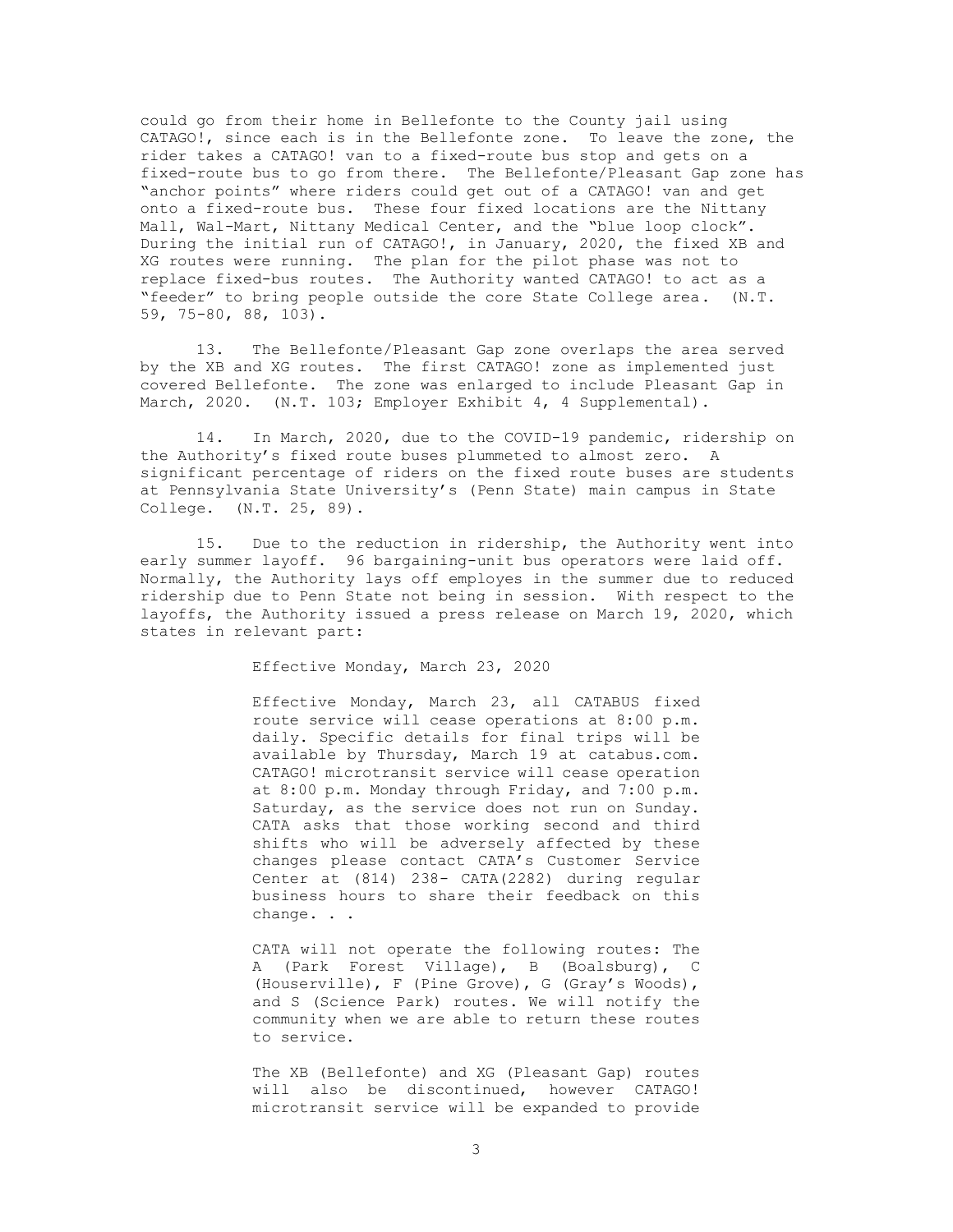service to Pleasant Gap during this time. CATARIDE services will continue in the ¾ mile zone around the XB and XG routes.

The changes in frequency to the K (Cato Park), N (Martin St./Aaron Dr.), R (Waupelani Dr.), and V (Vairo Blvd.) routes scheduled to start on Thursday, March 19 will remain in effect.

CATA is working with Penn State to determine the impact of today's announcement on the Blue Loop and Red Link service so no changes are being made at this time.

(N.T. 26, 28, 45, 90; Union Exhibit 3).

16. CATAGO! remained operating after the March, 2020, layoffs of bargaining-unit members. (N.T. 90).

17. Fragola sent the press release to Margaret Pastirko, the Staff Representative for District Council 83. After reviewing the press release at Union Exhibit 3, Pastirko told Fragola that CATAGO! cannot replace the XB (Bellefonte) and XG (Pleasant Gap) routes. The Authority reinstated the XB and XG routes in June, 2020, when ridership increased due to relaxed Covid-19 restrictions for essential workers. (N.T. 28-30, 105).

18. By June, 2020, the Authority recalled around 37 to 39 bargaining unit members. By August, 2020, the Authority recalled the remaining laid-off bargaining unit members, anticipating Penn State's return. (N.T. 90-91).

19. In September, 2020, at a labor-management meeting, Fragola raised the issue of replacing the XB and XG bus lines with CATAGO! service. Pastirko objected to this at the meeting and suggested moving the CATAGO! drivers into the bargaining unit so that the CATAGO! drivers would not be replacing bargaining unit members. Fragola said that the Authority would not do that. Jerrod St. Clain, the President of Local 1238, said that what the Authority was doing was a labor charge. Fragola said that the Union "has got to do what you got to do." (N.T. 31-32).

20. In Fall, 2020, Penn State students did not return to campus in normal, pre-pandemic, numbers due to the continuing COVID-19 pandemic. (N.T. 32).

21. On September 28, 2020, the Authority issued a public announcement on service changes which states in relevant part:

> CATA Temporarily Discontinues Commuter Routes, Expands CATAGO! into Pleasant Gap.

As the result of low ridership during the ongoing COVID-19 pandemic, CATA will temporarily discontinue CATABUS commuter routes – the A (Park Forest), B (Boalsburg), C (Houserville), F (Pine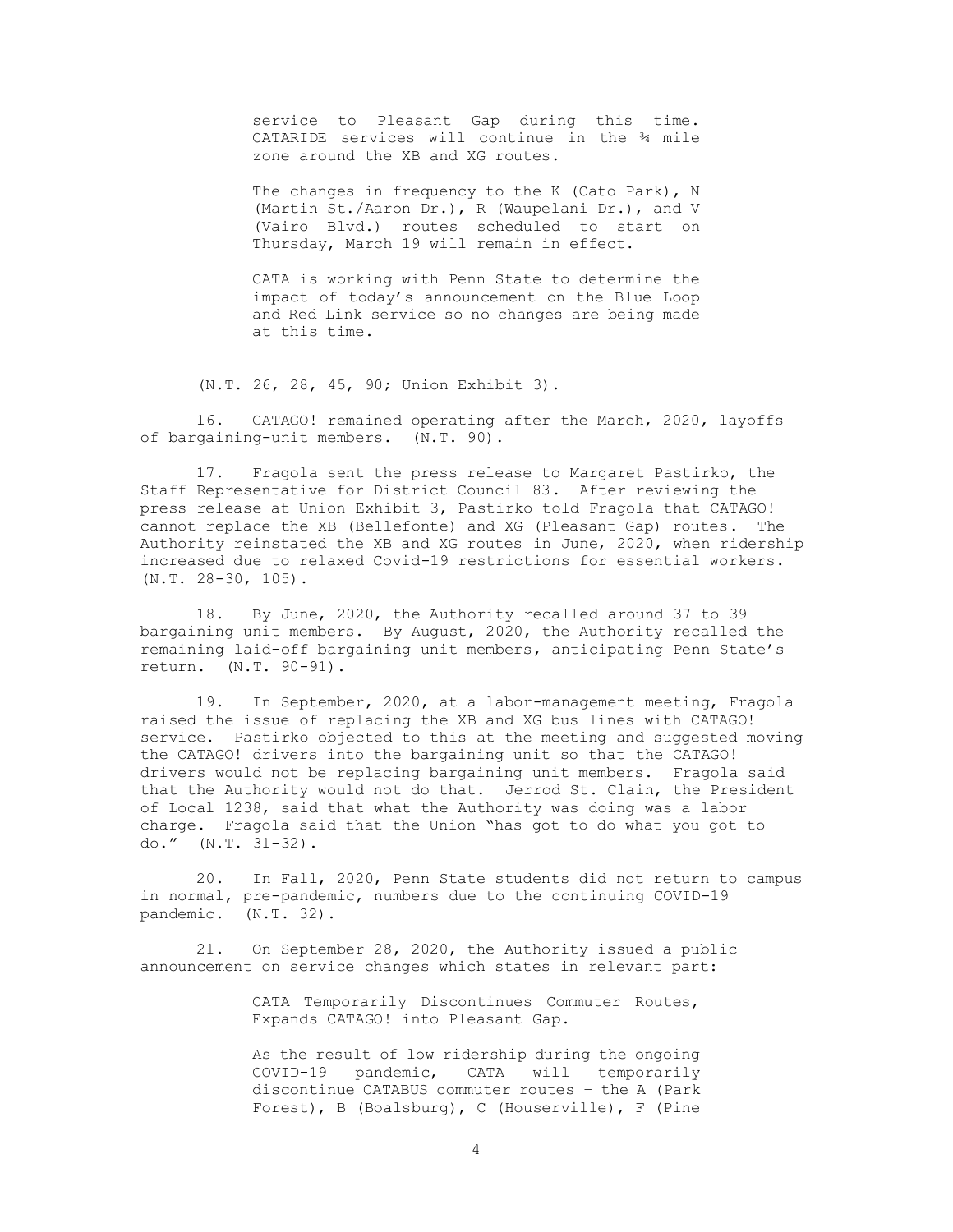Grove), G (Grays Woods), S (Science Park), XB (Bellefonte), and XG (Pleasant Gap) Routes effective Monday October 5, 2020. . . .

Also Effective Monday, October 5, CATAGO! microtransit service, which currently operates in Bellefonte, Monday-Friday from 6:00 am until 11:00 p.m. and in Bellefonte and Pleasant Gap Saturdays from 6:00 a.m. until 7:00 p.m., will be extended to also provide service to Pleasant Gap Monday -Friday from 6:00 a.m. until 11:00 p.m. . . . .

(N.T. 32; Union Exhibit 5).

22. In connection with the route cancellations effective October 5, 2020, the Authority laid off the related fixed route bargaining-unit members. (N.T. 33-34).

23. After the service change on October 5, 2020, the Authority took away all fixed (bus) routes for the Bellefonte/Pleasant Gap zone and relied solely on CATAGO! service for that zone. (N.T. 58).

24. At the time of the hearing, the XB and XG routes were still canceled. At the time of the hearing, the Authority did not plan on restarting the XB and XG routes in Fall 2021. (N.T. 34, 95, 108).

25. The Parties are subject to a collective bargaining agreement (CBA) with the effective dates of April 17, 2018, through March 31, 2021. The Parties' CBA states in relevant part:

Section 4.1:

. . . [T]he Employer shall have and retain exclusively the following rights which shall not be subject to collective bargaining:

. . .

A. To determine the level of transit service to be provided, recognizing that the level of service may vary from time to time depending on the needs of the public and to reduce service after public patronage declines.

. . .

G. To assign and reassign different routes, as may be needed for providing efficient service to the public.

. . .

J. The right to contract for the provision of non-fixed route, demand-responsive transportation. Non-fixed route, demandresponsive transportation shall be defined as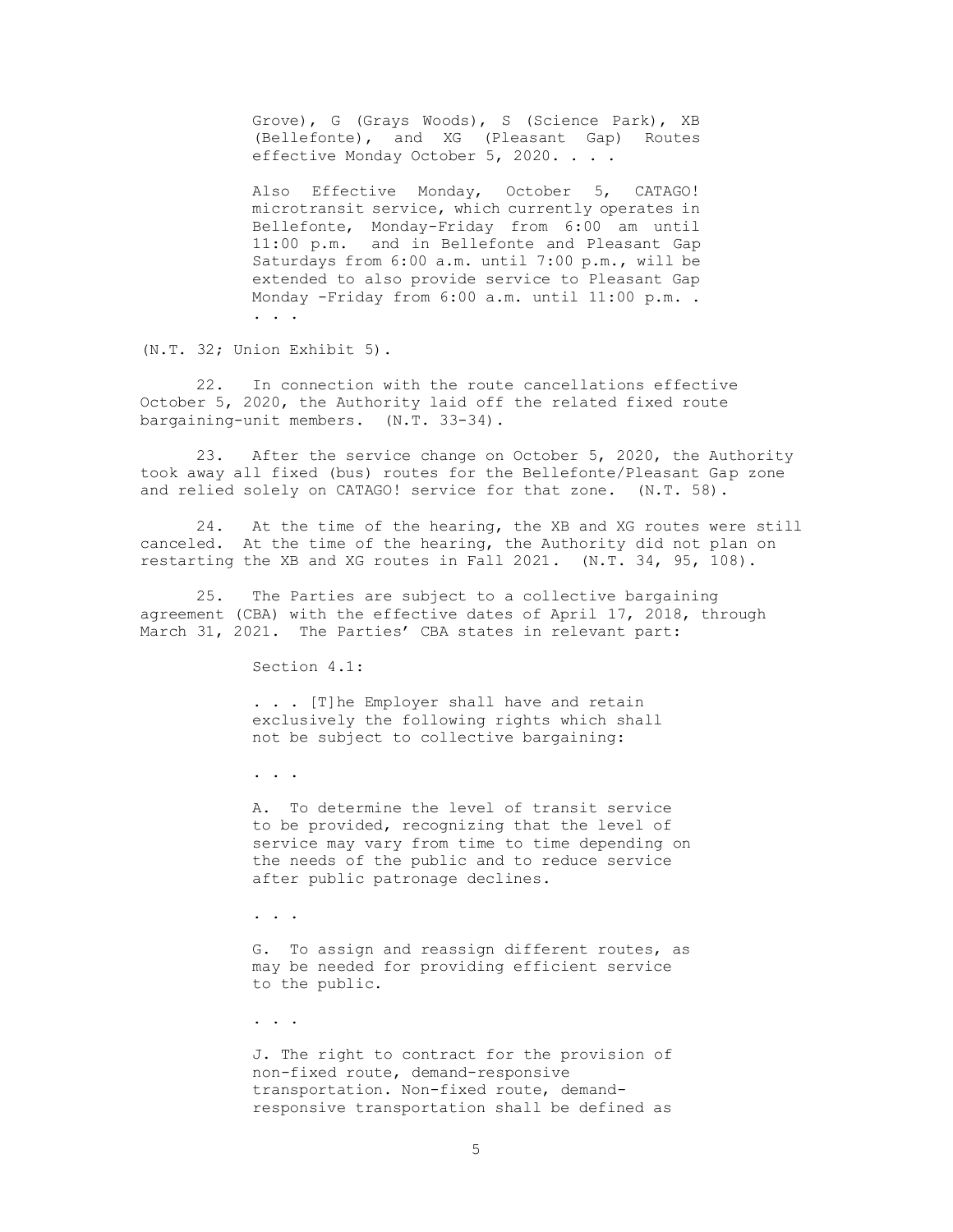transportation which does not operate on a published and publicly distributed fixed route and timetable. . . .

(Authority Exhibit 1).

### **DISCUSSION**

The Union alleges that the Authority violated Sections 1201(a)(1) and (5) of PERA by eliminating the XB and XG bus routes operated by bargaining unit employees and replacing them with expanded nonbargaining unit service. The Union argues that this act was a violation in two senses. First, the Union argues that the replacement of the eliminated XB and XG bus routes was a unilateral transfer of bargaining unit work in violation of Section 1201(a)(5). Second, it argues that the Authority's replacement of the XB and XG bus routes was an unlawful repudiation of a July, 2019, agreement between the Parties which is also a violation of Section 1201(a)(5) of PERA.

As a threshold matter, the Authority argues that the Union's charge is untimely. (Authority's Brief at 8-9). Section 1505 of PERA provides that no charge shall be entertained which relates to acts which occurred or statements which were made more than four months prior to the filing of the charge. 43 P.S. § 1101.1505. A charge will be considered timely if it is filed within four months of when the charging party knew or should have known that an unfair practice was committed. Community College of Beaver County Society of Faculty, PSEA/NEA v. Beaver County Community College, 35 PPER ¶ 24 (Final Order, 2004). The complainant has the burden to show that the charge was filed within four months of the occurrence of the alleged unfair practice. PLRB v. Commonwealth of Pennsylvania (Bureau of Employment Security), 9 PPER 1 9171 (Nisi Decision and Order, 1978); PLRB v. Allegheny County Prison Employees Independent Union, 11 PPER ¶ 11282 (Proposed Decision and Order, 1980).

In this matter, it is clear that the Union's charge is timely. The charge was filed on October 19, 2020. The record in this matter shows that the events which led to the charge occurred in September and October, 2020, culminating with the October 5, 2020, cancelation of the XB and XG bus routes to Bellefonte and Pleasant Gap with the continuation and expansion of the CATAGO! service in the Bellefonte/Pleasant Gap zone. Therefore, the Union's charge was filed well within the four-month period allowed by PERA.

The Authority argues that the four-month period of limitation should have started running in March, 2020. (Authority's Brief at 9). In March, 2020, the Authority did in fact discontinue the XB and XG lines while continuing the CATAGO! service for the Bellefonte/Pleasant Gap zone. However, the record shows that, once the Union became aware of this, Pastirko told Fragola that CATAGO! cannot replace the XB and XG routes with CATAGO! and that the Authority reinstated the XB and XG lines by June, 2020. I find that these facts show that the Union did not know, or should not have known, that an unfair practice had been committed. I find that it was reasonable to believe that the unfair practice had stopped due to Pastirko's complaint to Fragola and, therefore, the four-month period of limitation did not start in March, 2020.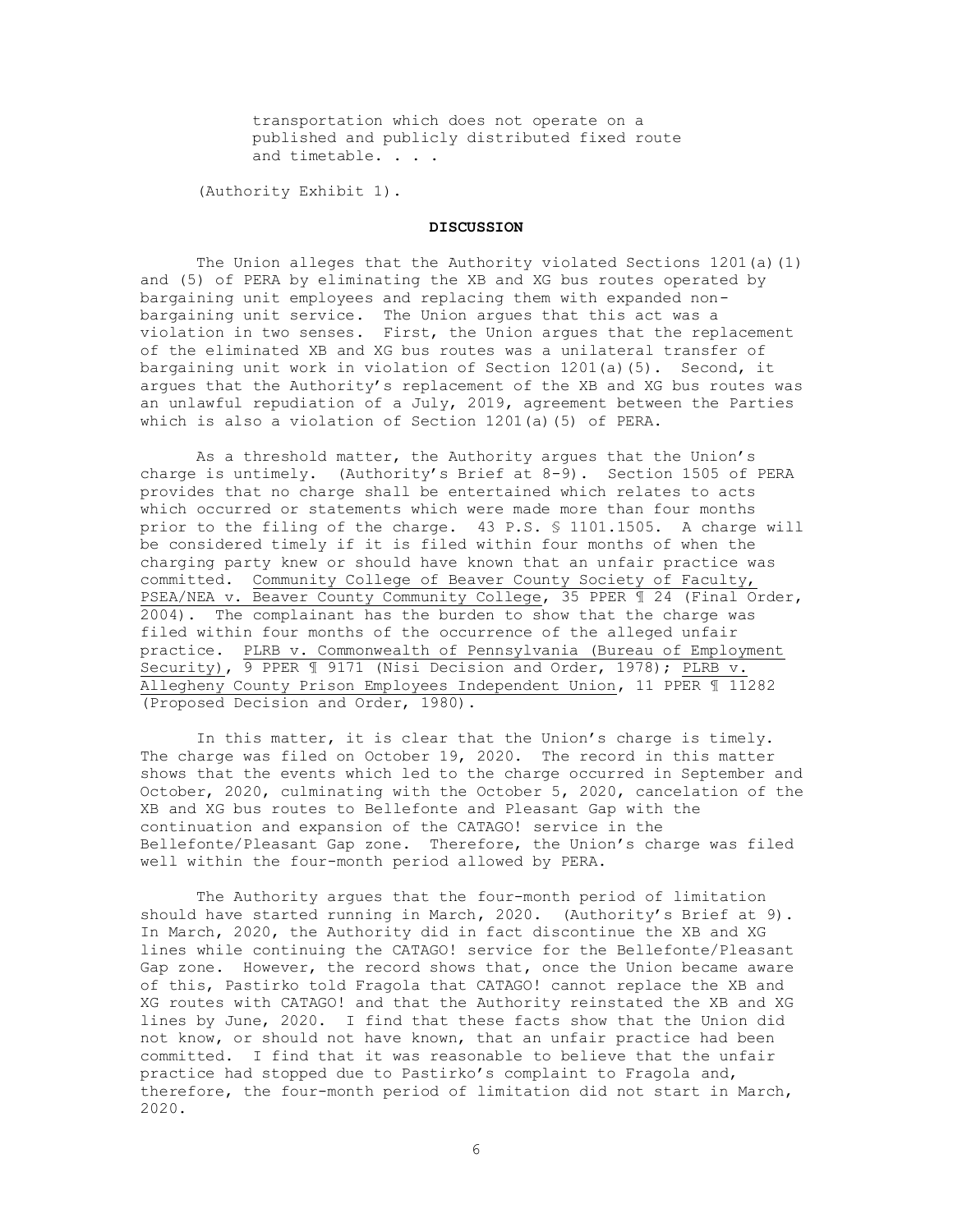Moving to the merits of the Union's charge, the Union argues that the elimination of the XB and XG routes and related expansion of the CATAGO! Service in the Bellefonte/Pleasant Gap area was an unlawful unilateral transfer of bargaining unit work in violation of Section 1201(a)(5) of the Act. An employe representative bears the burden of proving that an employer unilaterally transferred or removed work from the bargaining unit. City of Allentown v. PLRB, 851 A.2d 988 (Pa. Cmwlth. 2004). The transfer of any bargaining unit work outside the unit without first bargaining with the employe representative is an unfair practice. City of Harrisburg v. PLRB, 605 A.2d 440 (Pa. Cmwlth. 1992). A removal of bargaining unit work may occur (1) when an employer unilaterally removes work that is exclusively performed by the bargaining unit or (2) when an employer alters a past practice regarding the extent to which bargaining unit employes and nonbargaining unit employes perform the same work. City of Jeannette v. PLRB, 890 A.2d 1154 (Pa. Cmwlth. 2006) (citing AFSCME, Council 13, AFL-CIO v. PLRB, 616 A.2d 135 (Pa. Cmwlth. 1992)).

Even where bargaining unit and non-unit employes have both performed similar duties, a union can satisfy the exclusivity requirement by proving that the bargaining unit members exclusively performed an identifiable proportion or quantum of the shared duties such that the bargaining unit members have developed an expectation and interest in retaining that amount of work. AFSCME, Council 13 v. PLRB, supra; City of Jeanette v. PLRB, supra. Therefore, a public employer commits an unfair practice by altering the manner in which work has been traditionally assigned or by varying "the extent to which members and non-members of the bargaining unit have performed the same work." Wyoming Valley West School District, 32 PPER ¶ 32008, 28-29 (Final Order, 2000) (citing AFSCME, Council 13, AFL-CIO v. PLRB, supra); Centre Township, 50 PPER 14 (Final Order, 2018).

Further, the Board has held that where non-unit personnel perform work through the use of new technology that is substantially equivalent to work previously performed by the bargaining unit on an exclusive basis, the Board will find a duty to bargain over assignment of such work out of the unit. Commonwealth of Pa. State Police, 36 PPER ¶ 144 (Final Order 2005, aff'd sub nom. Pa. State Police v. PLRB, 912 A.2d 909 (Pa. Cmwlth. 2006) (en banc), quoting City of Philadelphia, 31 PPER ¶ 31022 (Final Order, 1999).

With the above law in mind, it is clear from the record that the Authority had the duty to bargain the removal of bargaining unit work which occurred in October, 2020, when it discontinued the XB and XG bus lines and kept and expanded the CATAGO! service in the zone previously serviced by the XB and XG routes. $<sup>1</sup>$  First, the record is clear that the</sup> Authority refused to bargain this change in the September, 2020, meeting between the parties. Next, I find that the record in this matter supports a conclusion that the work done by the CATAGO! drivers is substantially equivalent to the work done by the bargaining unit bus drivers. First, much like the cases in Commonwealth of Pa. State Police, supra, the CATAGO! system was created and implemented as a

The Authority has a successful affirmative defense which is discussed below.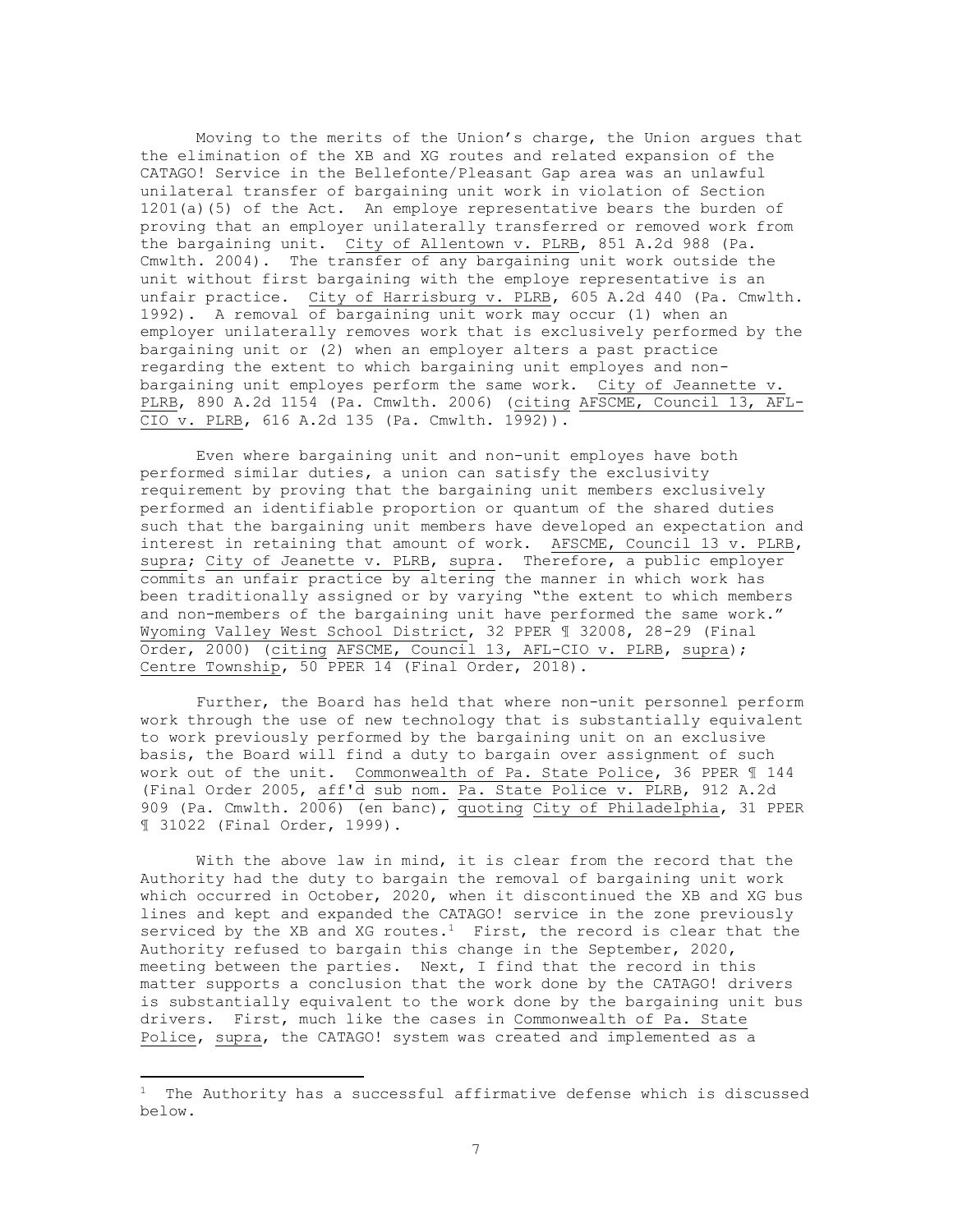result of new technology that created a new context for work. The record shows that in 2018, the Authority participated in a simulation offered by Ford Motor Company and software company TransLoc to determine how a non-fixed, demand-responsive service could work in the Authority's service area. CATA ran the simulation in the Bellefonte/Pleasant Gap area and subsequently implemented the pilot. The new technology allowed riders in the zone use an app on their phone to call a driver. The driver would respond to the rider and drive the rider to any location the driver requested that was within the same zone. This is substantially new technology that allowed the Authority to operate differently than the traditional bus routes operated by bargaining unit members. I find, however, that is still substantially equivalent to the work done by bargaining unit bus drivers. While the Authority does point to a differences between fixed route and non-fixed route public transportation, I find that, leaving aside the new technology which enables CATAGO!, the differences between these two modes of public transportation are superficial and that there is a substantial equivalence between the two modes of work. Both modes of work involve driving Authority vehicles in the Authority's service area to pick up and drop off riders. I find that, but for the technology introduced by the Authority, the work now done by CATAGO! drivers in the Bellefonte/Pleasant Gap zone would have been done by bargaining unit members.

Second, I infer from the record that the CATAGO! service and the bus service are substantially equivalent because the Authority in October, 2020, replaced the XB and XG bus lines in Bellefonte and Pleasant Gap and relied on CATAGO! to service riders in the Bellefonte and Pleasant Gap area. I infer from the record that the Authority decided it was able to cancel the XB and XG lines in October, 2020, because it could rely on CATAGO! to provide substantial equivalent service. This inference is supported by the record as a whole and the following testimony of Fragola on direct:

> Q. So at the time you designed the pilot program to operate the [Bellefonte/Pleasant Gap] zone, was the concept to replace fixed routes?

> A. No. It – what was going on is we – there's lack of funding for buses. So we can get more buses for replacement but not expansion and State College is a growing area. A new apartment building goes up and they advertise that the residents get a bus pass and we need to go there, so we keep needing to expand in the core State College area. We couldn't get any buses to do that. So what we were looking to do is redistribute our resources. We wanted to have CATAGO! micro-transit act as this feeder bringing people and then we could relocate those resources to within the core and have more service there.

(N.T. 76-77). I find that this quote clearly demonstrates a motivation for the Authority to replace the XB and XG routes and service the Bellefonte/Pleasant Gap area with CATAGO!. The Authority did not have adequate funding for all the buses it needed to expand and wanted to "redistribute [its] resources" by expanding CATAGO! and reassigning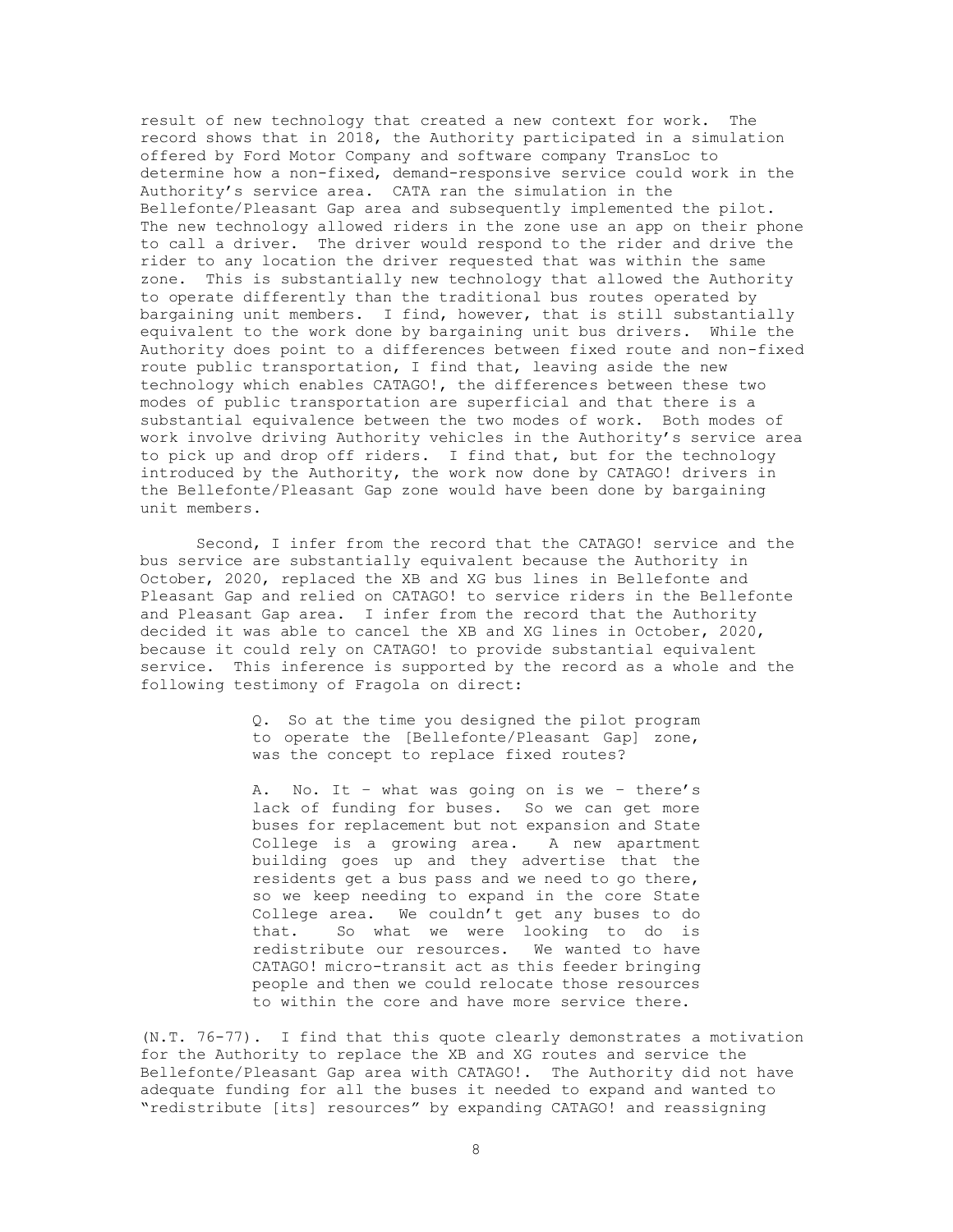buses to the "core" service area which is not the Bellefonte/Pleasant Gap zone. This motivation, and the record as a whole, supports my inference that CATAGO! service and the traditional bus service were similar enough that the Authority replaced bus service with CATAGO! by using new technology. Though in her testimony Fragola says that the Authority did not intend to replace bus routes when designing the CATAGO! pilot program, that is in fact what happened by October, 2020.

Moving on, the record shows that non-bargaining unit members drove the CATAGO! vans in the Bellefonte/Pleasant Gap zone starting in January, 2020. Thus, the work described above became, in part, nonexclusive to the bargaining unit. The record further shows that prior to October, 2020, non-bargaining unit members were performing work via CATAGO! in conjunction with the buses in the Bellefonte/Pleasant Gap zone. Thus, the record shows that there was, immediately prior to October, 2020, a practice where both bargaining unit bus drivers and CATAGO! drivers performed work together in the Bellefonte/Pleasant Gap zone. I find that the Union's bargaining unit members developed an expectation and interest in retaining that amount of work in Bellefonte/Pleasant Gap zone. The record shows then that in early October, 2020, the Authority unilaterally changed this practice and removed the XB and XG routes leaving only the CATAGO! workers operating in the Bellefonte/Pleasant Gap zone and then expanded the CATAGO! service. Thus, the Employer altered the extent to which members and non-members of the bargaining unit have performed the same work while refusing to bargain this change.

In defense, the Authority argues that it has a contractual privilege to implement the CATAGO! service as it sees fit without bargaining. Both the Commonwealth Court and the Board have recognized the affirmative defense of contractual privilege. Pennsylvania State Troopers Ass'n v. PLRB, 804 A.2d 1291 (Pa. Cmwlth. 2002); Jersey Shore Area Sch. Dist., 18 PPER 1 18117 (Final Order, 1987). The doctrine of contractual privilege requires the dismissal of a charge where the employer establishes a sound arguable basis for ascribing a certain meaning to the language of the collective bargaining agreement or other bargained for agreement and that the employer's conduct was in conformity with that interpretation. Fraternal Order of Transit Police v. SEPTA, 35 PPER 73 (2004). An employer's interpretation need not be the correct interpretation as long as a sound arguable basis exists for its interpretation, thus establishing a substantial claim of contractual privilege. Id. Moreover, it is not the function of the Board to interpret collective bargaining agreements through unfair practice charges. Hatfield Township, 18 PPER ¶ 18226 (Final Order, 1987).

In this matter, the Parties' CBA has the following language in Section 4.1:

> . . . [T]he Employer shall have and retain exclusively the following rights which shall not be subject to collective bargaining:

. . .

A. To determine the level of transit service to be provided, recognizing that the level of service may vary from time to time depending on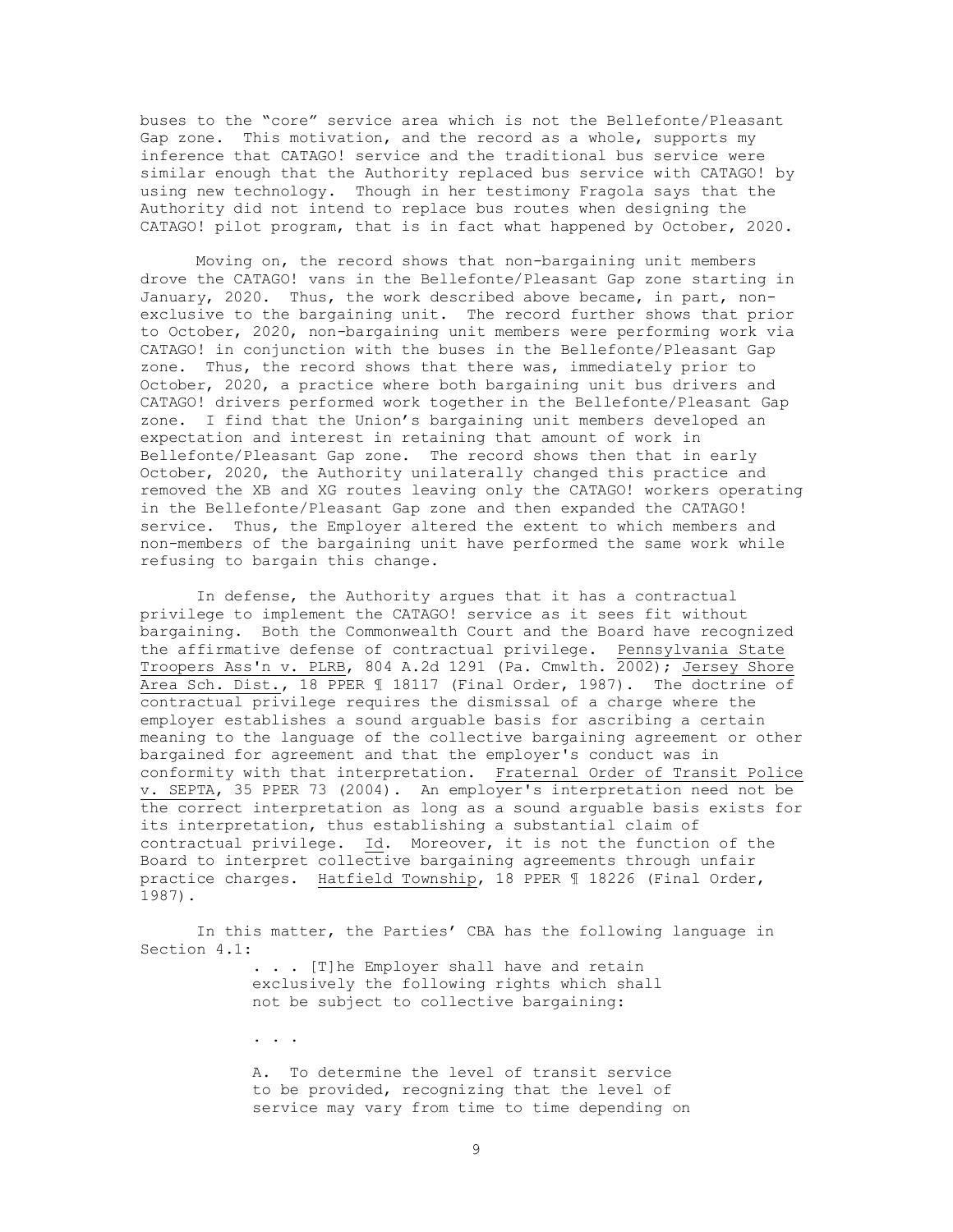the needs of the public and to reduce service after public patronage declines.

. . .

G. To assign and reassign different routes, as may be needed for providing efficient service to the public.

. . .

J. The right to contract for the provision of non-fixed route, demand-responsive transportation. Non-fixed route, demandresponsive transportation shall be defined as transportation which does not operate on a published and publicly distributed fixed route and timetable. . . .

(Authority Exhibit 1). I find that, based on the record as a whole, the Authority's argument that it acted in conformity with this language has a sound arguable basis rooted in the language of Section 4.1. Section 4.1. states that the Authority may, without bargaining, determine the level of services to be provided, assign and reassign routes, and contract for the provision of a "non-fixed route, demandresponsive transportation". The record shows that CATAGO! fits the definition of "non-fixed route, demand-responsive transportation" and thus I find the Authority has a sound arguable basis for its implementation of CATAGO!. I further find that the Authority's actions with respect to the discontinuation of XB and XG have a sound arguable basis in the explicit language of the CBA which says the Authority may, without bargaining, determine the level of service to be provided and assign and reassign routes. Therefore, the Union's charge based on the unilateral transfer of bargaining unit work must be dismissed as the Authority has established the affirmative defense of contractual privilege based on Section 4.1. of the CBA.

The Union next argues that the Authority's actions in this matter amount to a repudiation of an agreement between the Parties reached in July, 2019, which is a violation of Section 1201(a)(5). The PLRB exists to remedy violations of statute, i.e., unfair labor practices, and not violations of contract. Pennsylvania State Troopers Ass'n v. PLRB, 761 A.2d 645, 649 (Pa. Commw. Ct. 2000); Parents Union for Public Schools in Philadelphia v. Board of Education of the School District of Philadelphia, 480 Pa. 194 (1978). Where breach of contract is alleged, interpretation of collective bargaining agreements typically is for the arbitrator under the grievance procedure set forth in the parties' collective bargaining agreement. Ellwood City Police Wage and Policy Unit v. Ellwood City Borough, 29 PPER 29213 (Final Order, 1998), aff'd, 736 A.2d 707 (Pa. Cmwlth., 1999). However, the PLRB will review an agreement to determine whether the employer clearly has repudiated its provisions because such a repudiation may constitute both an unfair labor practice and a grievance. Millcreek Education Association v. Millcreek Township School District, 22 PPER 22185 (Final Order, 1991), aff'd, 631 A.2d 734 (1993), appeal denied, 537 Pa. 626 (1994); Port Authority of Allegheny County v. Amalgamated Transit Union Local  $# 85$ , 27 PPER 27184 (Final Order, 1996). To establish that a binding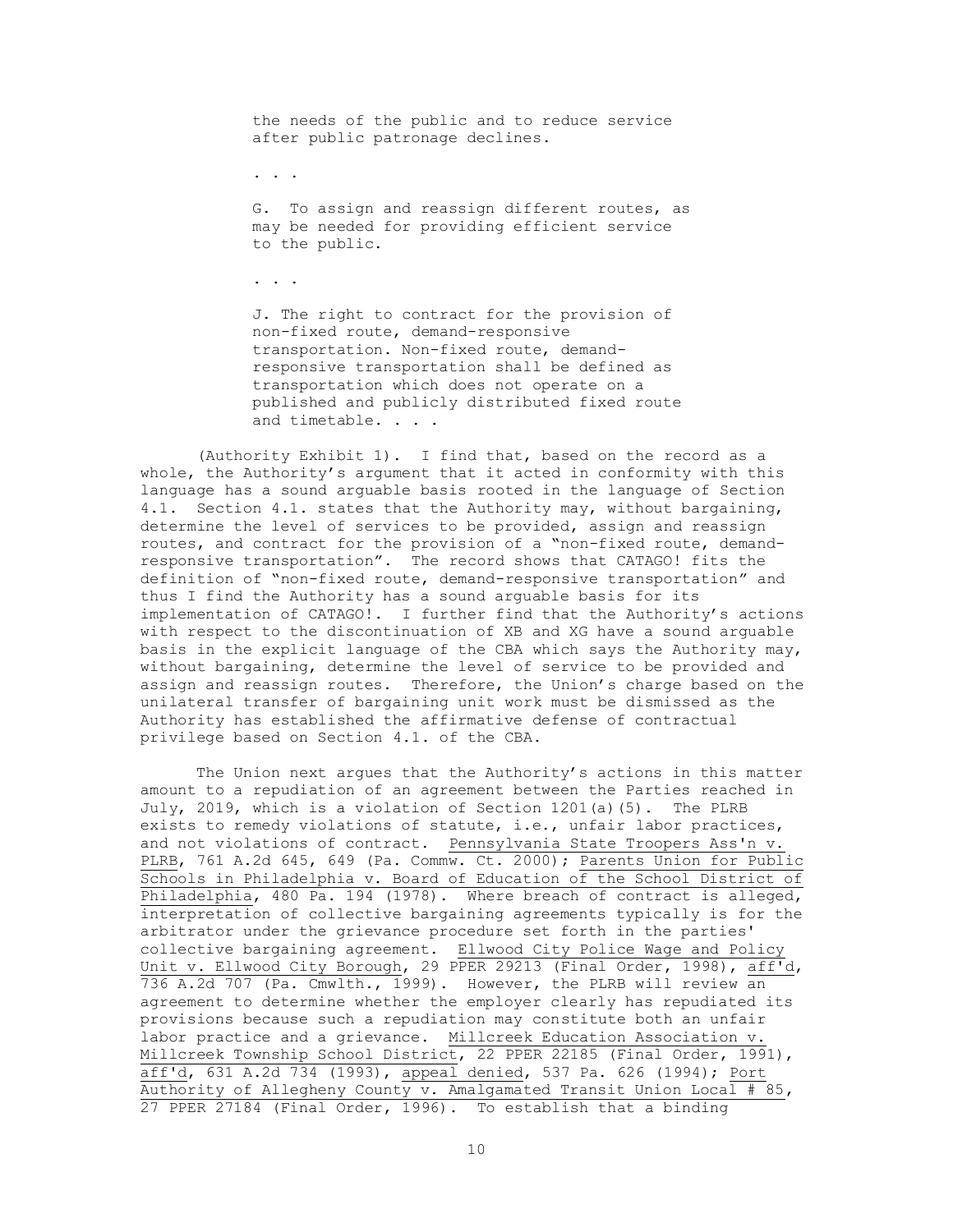agreement exists, the charging party must prove that the parties reached a meeting of the minds concerning the subject matter at issue. Philadelphia Community College, 52 PPER 1 77 (Final Order, 2020); Radnor Township School District, 40 PPER 44 (Final Order, 2009). Where the parties have a meeting of the minds concerning the subject matter of the agreement, a binding agreement exists. Larksville Borough, 48 PPER ¶ 82 (Final Order, 2017); Bethel Park School District, 27 PPER ¶127033 (Proposed Decision and Order, 1995); Northampton County, 38 PPER 19 (Proposed Decision and Order, 2007).

With respect to repudiation, the Union argues in its Brief:

In this case, CATA's conduct constitutes a clear repudiation of the agreement reached at the July 2, 2019 labor-management meeting. As noted above, it is undisputed that CATA assured AFSCME in that meeting that CATAGO! would work in conjunction with, but not replace, fixed route service. And there can be no question that this was an agreement between the parties. Margaret Pastirko's unrebutted testimony establishes that, at the meeting, CATA was "pitching" the CATAGO! program to AFSCME, in order to obtain AFSCME's support for its federal funding application. N.T. 15, 16. In its "pitch," CATA told AFSCME that it would not replace fixed route service with CATAGO! service, and AFSCME agreed that it would provide the requested letter of support. N.T. 16, 19-20. AFSCME would not have provided the requested letter of support if CATA had told the Union that it intended to replace fixed route service with CATAGO!. N.T. 20.

Nevertheless, in 2020, having obtained the support it sought, CATA eliminated the XB and XG routes, and concurrently expanded CATAGO! service in the areas previously served by those two routes. This conduct is plainly contrary to the agreement it made with AFSCME in July 2019.

(Union's Post Hearing Brief at 9-10). I do not agree with the Union that the evidence for an unambiguous agreement and meeting of the minds is clear on this record.

I find the following evidence relevant to issue of meeting of the minds. As put forth above, Fragola testified that the initial plan for the pilot for CATAGO! was not to replace buses. (N.T. 76-77). Additionally, Pastirko credibly testified on direct:

> Q. Can you describe what you remember happening at that [July, 2019] meeting?

> A. Well, I remember that they – Kimberly Fragola in particular – she kind of laid out how they had been selected to hold a pilot program to try micro-transit, you know, service out and that it would run off of an app. And it would be on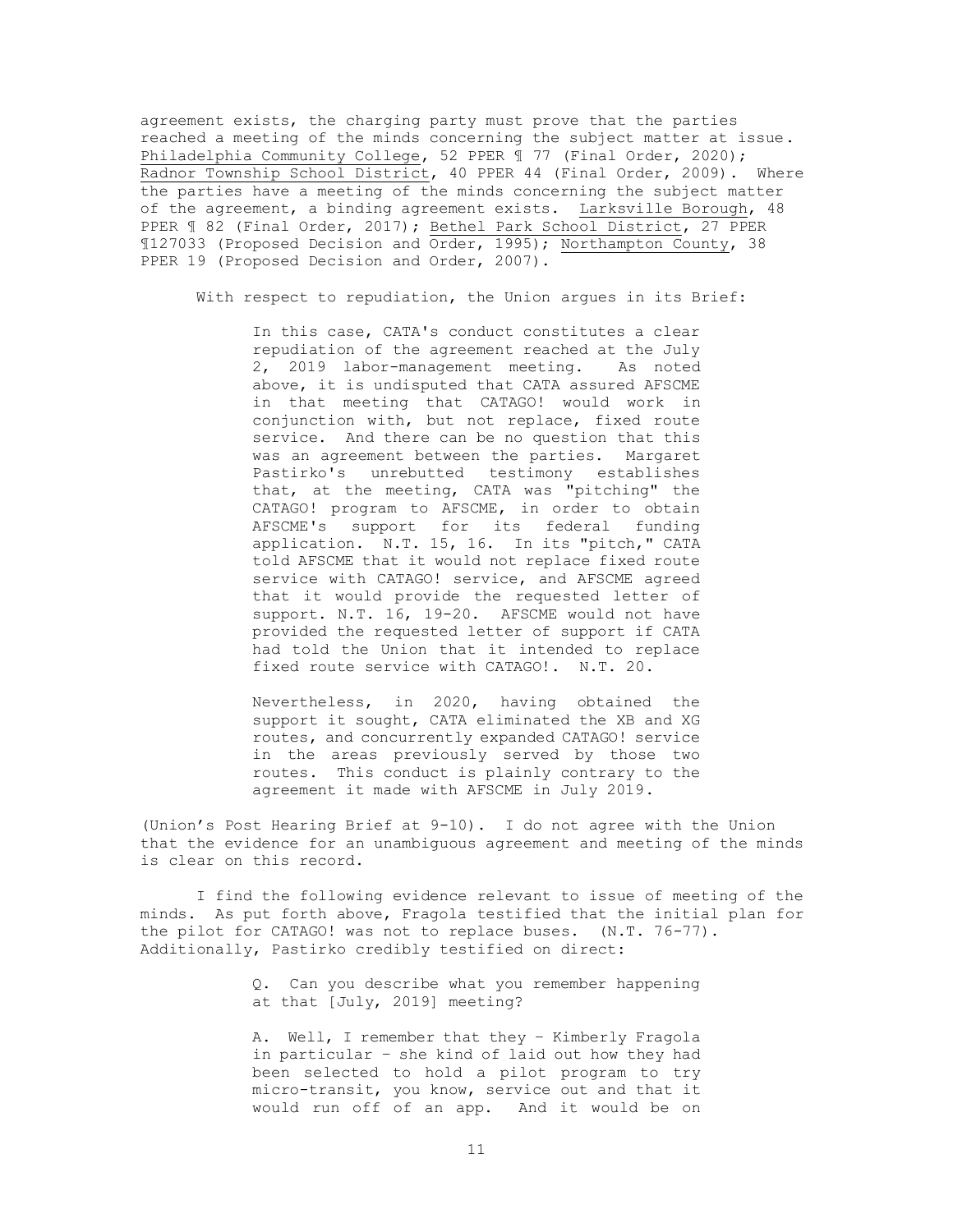demand, but it would work in conjunction with, not in replace of, our fixed bus service.

. . .

Q. Specifically, how did they want you to support [the micro-transit pilot]?

A. They wanted us to write a letter of support that they could include to try and obtain some funding.

(N.T. 15-16). Fragola also said at the July 2, 2019, meeting that the pilot program would last around a year and then the Authority would reevaluate. Fragola followed up on this meeting by writing an email to Pastirko which asked the Union to provide a letter of support. (Union Exhibit 2). In this letter Fragola provided suggested language that the Union could use in its letter. The suggested language contains the following sentence: "The first phase of the pilot, which kicks off on November 1, will operate for a period of at least five months alongside existing fixed route service." (Union Exhibit 2). The Union thereafter did write and submit a letter of support to the FTA. (Union Exhibit 3). The Union's letter did not contain any language about CATAGO! operating "alongside" the fixed bus service. Additionally, in March, 2020, the Authority discontinued the XB and XG services with CATAGO! continuing to operate in the Bellefonte/Pleasant Gap zone. The record shows that Pastirko complained about this and that the XB and XG routes were reinstated in June, 2020. The record does not show that the routes were reinstated based on any agreement between the Parties, however, and instead were a response to increased demand due to relaxed Covid-19 restrictions for essential workers.

Overall, I find that this evidence is ambiguous as to a meeting of the minds between the parties on the issue of CATAGO!. The record shows that, at most, the Authority orally agreed to not replace fixed routes with CATAGO! micro-transit as part of the pilot phase of the CATAGO! program. In other words, to the extent there was a meeting of the minds, that agreement did not cover the implementation of the CATAGO! program beyond its pilot phase. The record is unclear as to how long this pilot phase was supposed to last. This ambiguity as to the length of the pilot phase weighs against a finding of a meeting of the minds. Additionally, there is an ambiguity as to what exactly "operating alongside" and "not replace" means. I find that a reasonable interpretation of the Authority's statements to be that the Authority did not intend to cease or replace the *entire* fixed route bus service with CATAGO! and was not talking specifically about the Bellefonte/Pleasant Gap zone and XB and XG lines. The Authority's fixed route bus service still exists. Regardless, the evidence is ambiguous which supports a finding that there was no meeting of the minds. Most importantly, there was no written, formalized agreement between the parties on the issue of CATAGO! which weighs heavily against any finding of meeting of the minds on the issue. Thus, based on the record as a whole, since the evidence as to the meeting of the minds between the parties on the issue of CATAGO! is at best ambiguous, I find that the Authority did not clearly repudiate any agreement between the Parties when, in October, 2020, it cancelled the XB and XG services and expanded CATAGO! in the Bellefonte/Pleasant Gap zone.